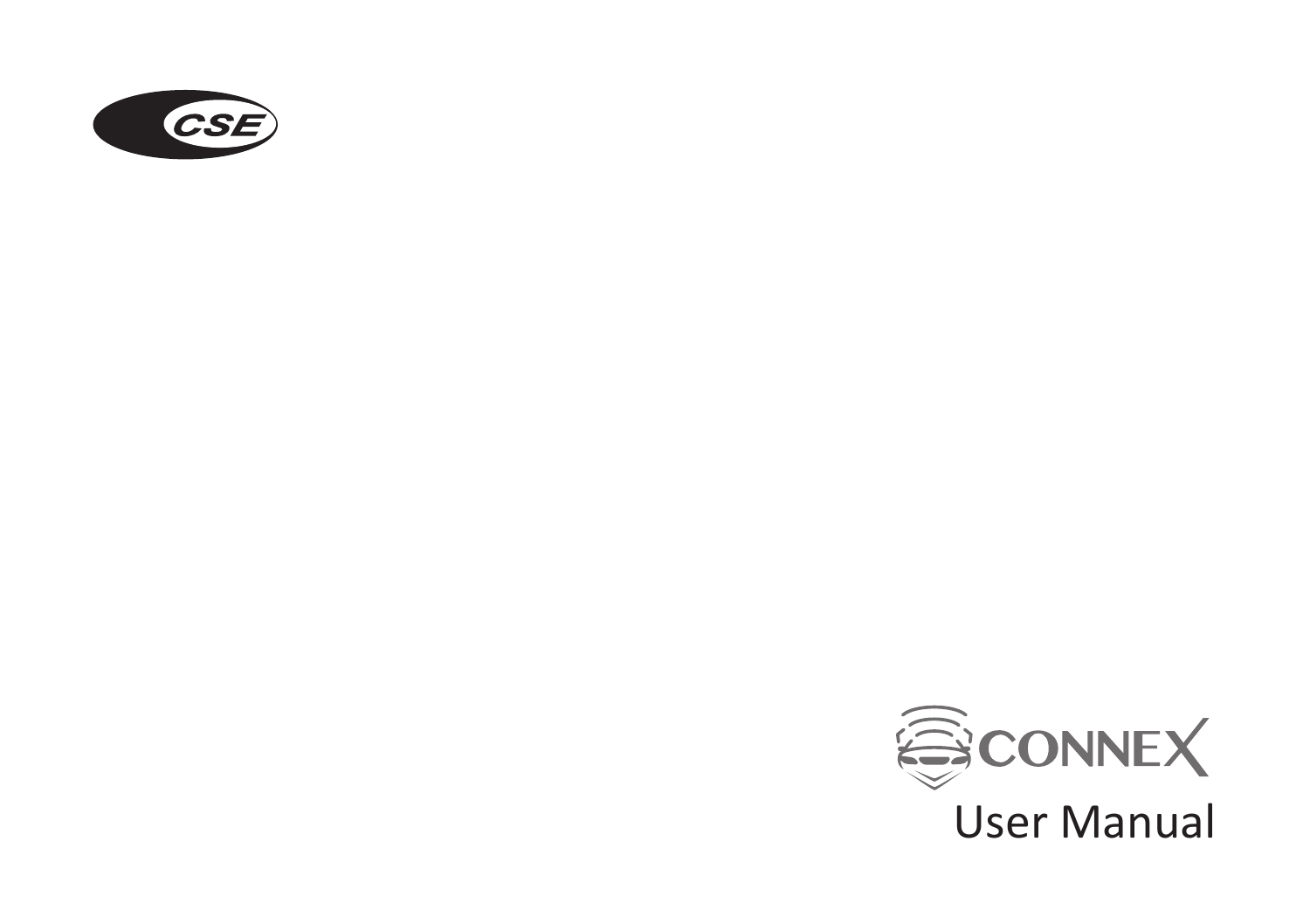# **Connex**

# **Introducing Connex -** Safety & Security when you need it need it the summary setting the vehicle being broken into or stolen, the vehicle being broken into or stolen, the

An advanced telematics system with Safety & Security services to help you in your time of need by keeping you and your vehicle safe and secure at all times.

#### **To call 24/7 CSE SOC**

- 1. Press **"Call"** button on your Connex mobile app
- 2. Call Customer Service (+603 5888 0000) or declare a theft (+603 5888 0001)

#### **Precaution**

following precautions should always be taken when leaving the vehicle unattended.

- Always park in an area where there is GSM coverage you can verify this with your mobile phone.
- At night, park in a well illuminated area.
- Never leave the driver tag in the vehicle, refer to information under the heading "Connex Secure" on page 4.
- Close all windows. The smallest gap could present an opportunity to a thief. Take all valuables with you or lock them in the glove box or boot compartment.
- Ensure all doors and boot compartment are locked and the anti-theft alarm system is armed.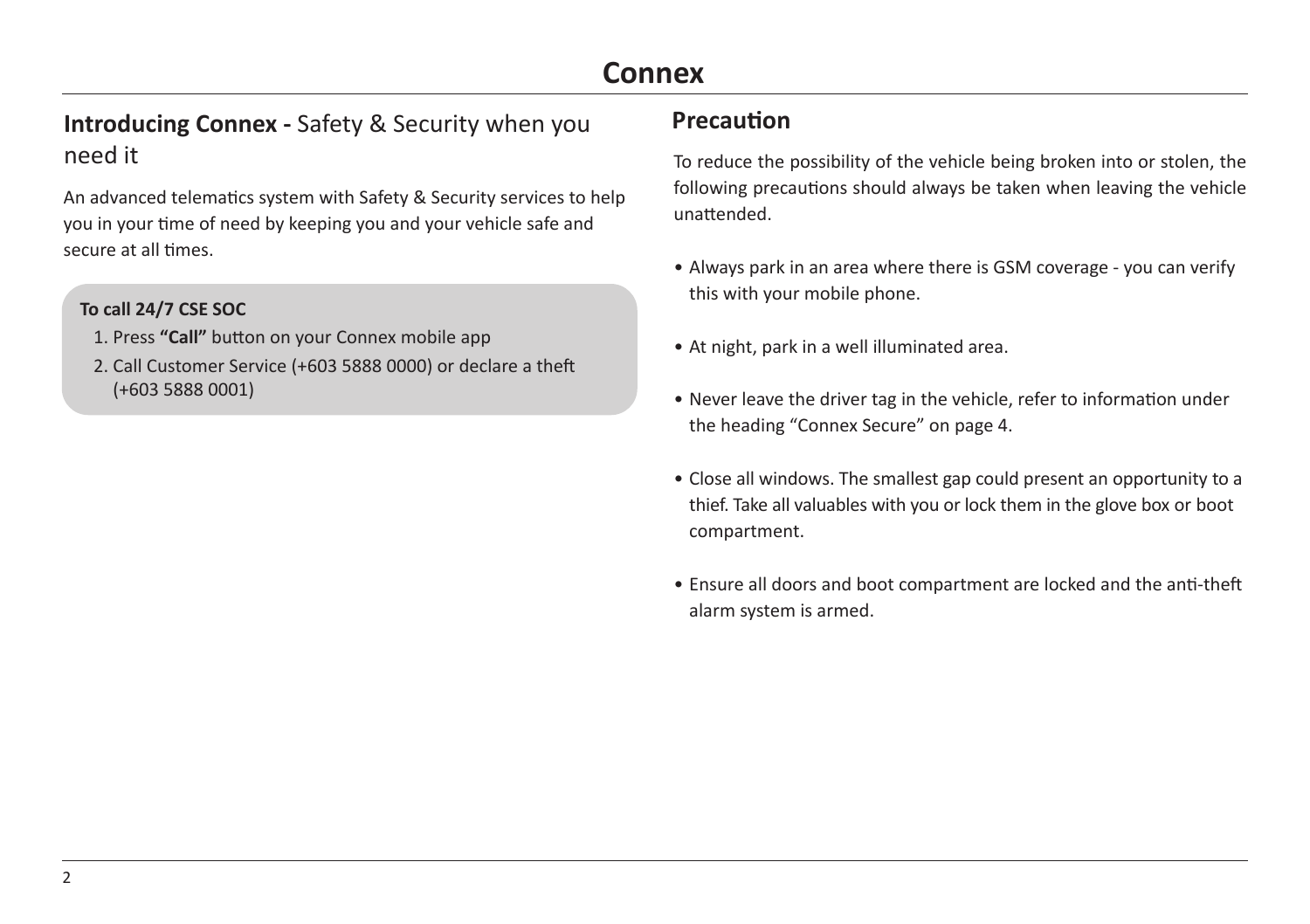# **Connex**

To access **Connex** services, download **"CSE Connex"** mobile app from App Store or Google Play. **Connex Mobile App**<br> **Connex Mobile App (standard)**<br> **Connex Mobile App (standard)**<br> **Connex Mobile App (standard)**<br> **Connex Mobile App (standard)**<br> **Connex Mobile App (standard)** 



**GET IT ON Google Play** 

Open **"CSE Connex"** app and sign in by entering your Login and Password which will be sent to you via SMS and email upon activation of the device.

# **Connex Track**

A neat telematics system with these useful Security Features:



## **Automatic Accident Alert**

- Accident exceeds 2G severity.
- Connex Track automatically sends Alert Data (location + severity) to CSE SOC.
- Accident is serious!

SOC calls MERS 999 to get the Ambulance and Police to your location.

• Accident is not serious.

SOC calls your registered mobile number to check if assistance is required.

# **Recover a Stolen Vehicle**

- A thief stole my car! Tap the **"Call"** button on your Mobile App to declare theft with CSE SOC.
- SOC tracks the stolen vehicle.
- SOC contacts the Police to recover your stolen vehicle.



- **Tracking** Locate vehicle on Google Maps (satellite & street view). Check whether your vehicle is driving or parked, real-time traffic condition and location of your smartphone with location of your vehicle.
- **Smart alarm** Press the driver tag button to activate Smart alarm. You can also set it with your mobile app. If your vehicle is started with Smart alarm activated, you will receive a theft alert (push/email).

Declare a theft from the **"Call"** button on your mobile app for our SOC to liaise with the Police for vehicle theft recovery.

- **Speed alert** You can set speed limit to receive alerts when your vehicle's speed is exceeded.
- **Service reminder** Set your vehicle service due alert by mileage or date.
- **Driving score** Check monthly and total driving score based on speeding, acceleration, braking & cornering. Check if ignition in **ON/OFF** and last parked location.
- **Trip review** Check your previous trips and your drive rating. Unwanted trips can be deleted.



# **Science Jet Fleet Management (optional)**

• Fleet Tracking • Scoring • Statistics • Analytics • Reports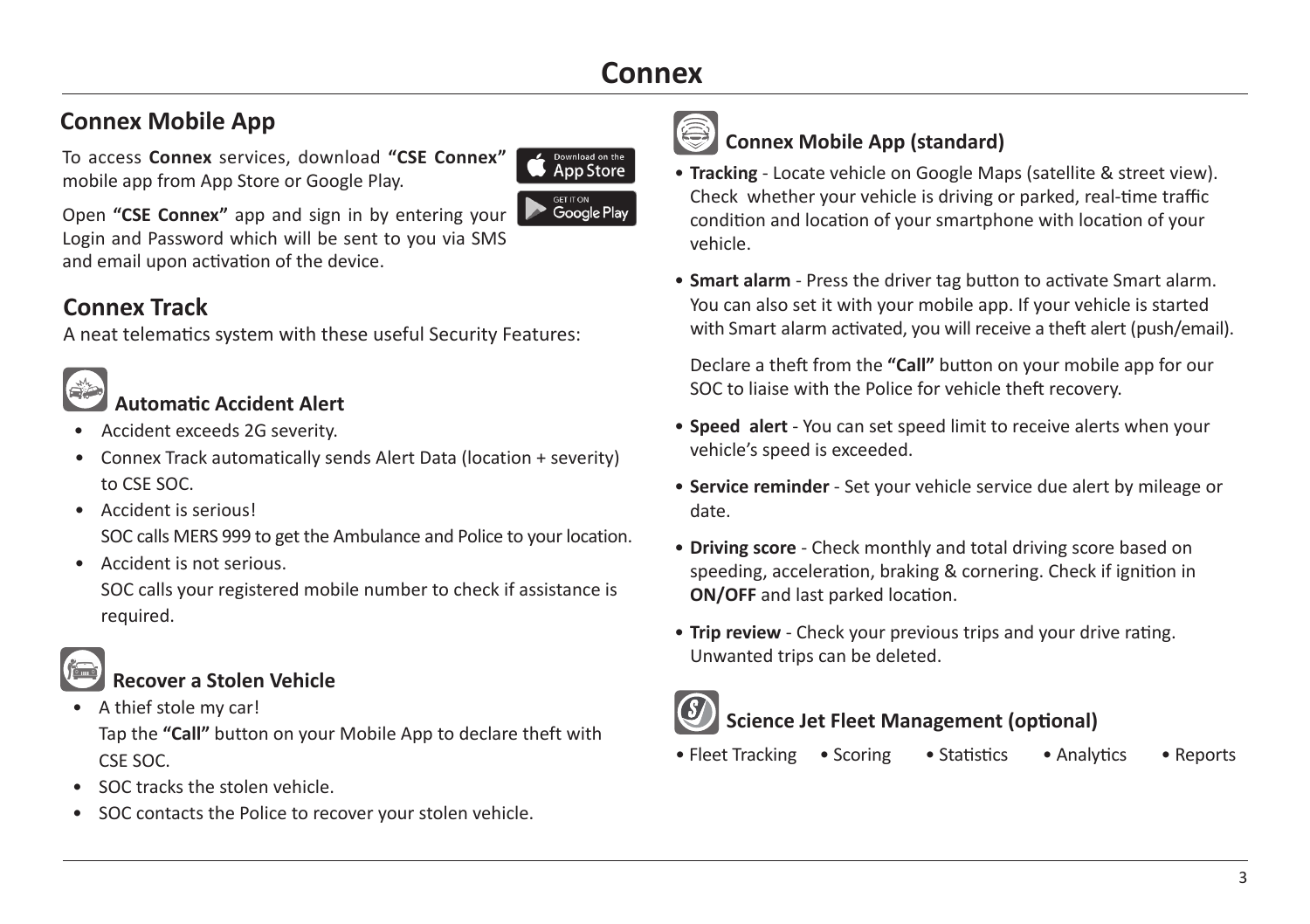### **Connex Secure**

Incorporates ALL Connex Track features with **added benefits**:

#### **a. Automatic Driver Recognition (ADR)**

Vehicle is driven without driver tag?

- you get alerted via push notification/email
- SOC will call your registered number to assist

#### **b. ON/OFF Smart Alarm**

You get alerted via push notification/email if

- your ignition turns ON; or
- your vehicle gets towed

REMEMBER - press the driver tag button to set *Smart Alarm ON*

### *i* **Important**

Please drive with your driver tag. It should always be carried with you and not left inside the vehicle.

#### **Driver Tag - Battery low**

If the driver tag LED flashes in an irregular way or fails to flash when the button is pressed, this indicates that the battery voltage is low - you will receive an alert on your mobile app that your driver tag battery is low. Replace the new battery (CR2032) immediately.

\*To replace the battery (CR2032), follow the instructions as per below:

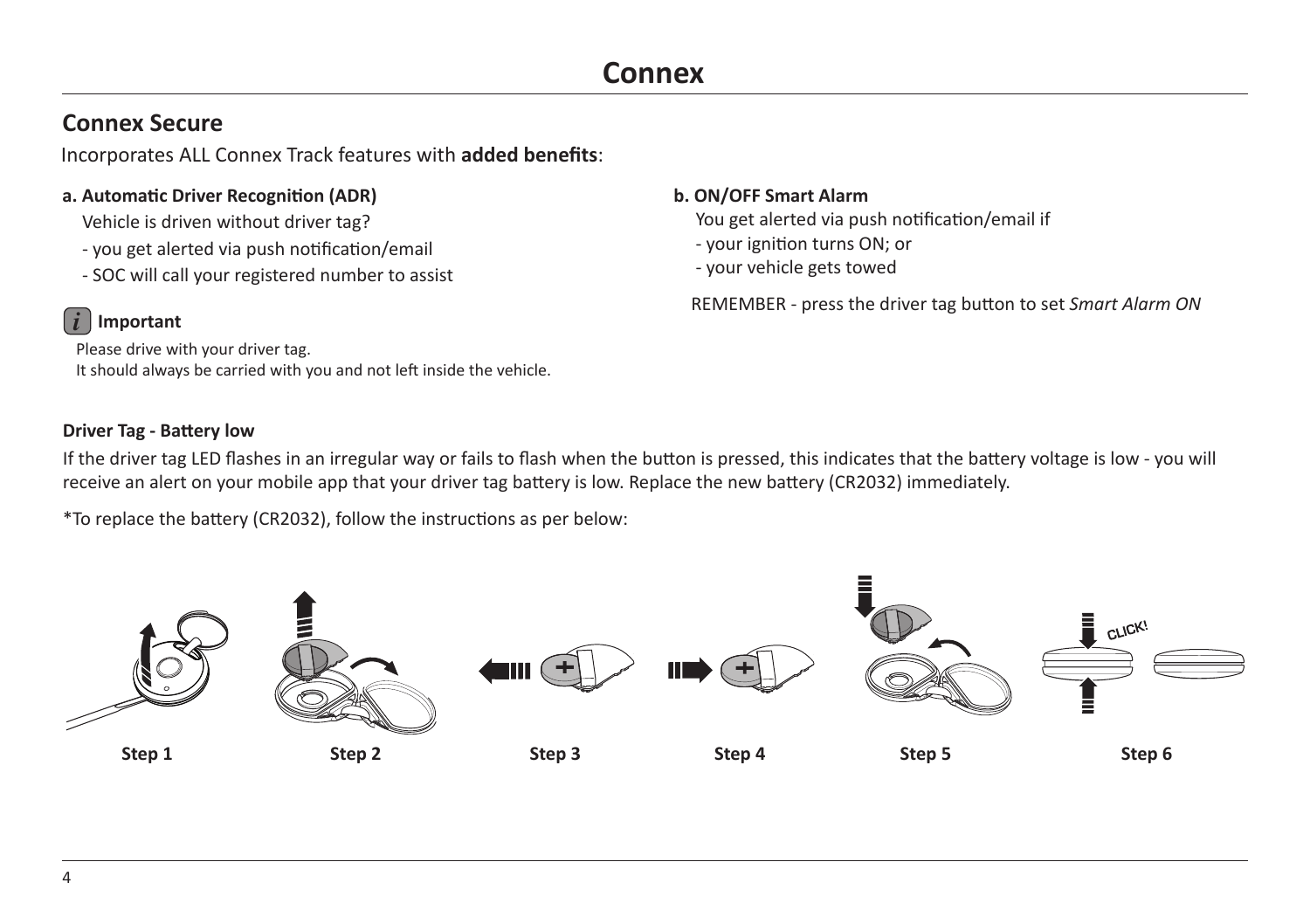#### **c. WIre-free anti-theft device**

A small yet powerful device with anti-theft abilities (wire-free), which can be secretly hidden anywhere in your vehicle.



**Key Features How does it work?**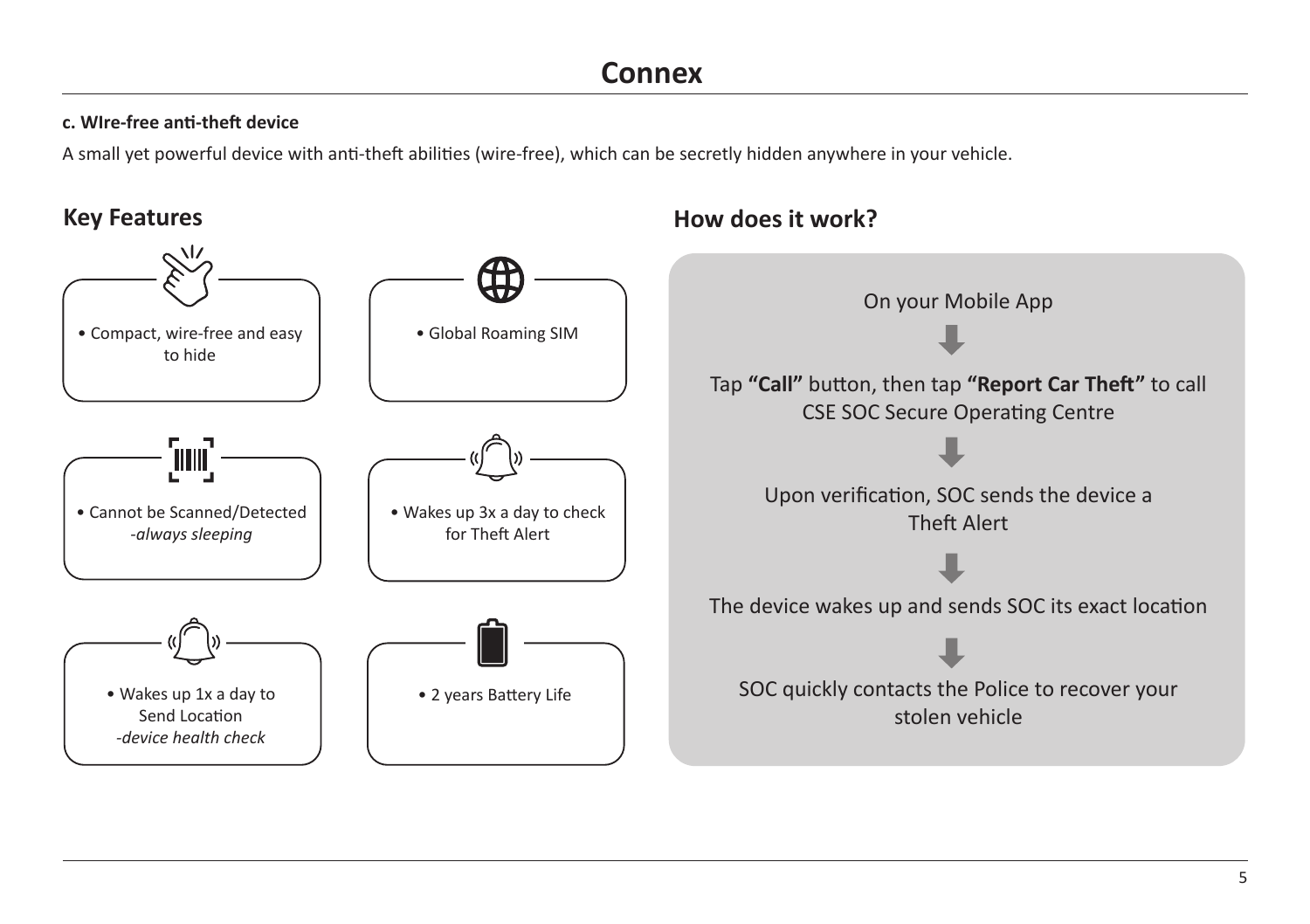### **Compensation**

**CSE Connex** offers an exclusive compensation payment to cover the implications associated with theft and accident.

| <b>Packages</b>              | <b>Conditions</b>                                                                                                                                                                                  |                                                                                                                                         | <b>Connex</b><br><b>Track</b> | Connex<br><b>Secure</b> |
|------------------------------|----------------------------------------------------------------------------------------------------------------------------------------------------------------------------------------------------|-----------------------------------------------------------------------------------------------------------------------------------------|-------------------------------|-------------------------|
| Theft                        | If stolen vehicle is <b>NOT RECOVERED</b> within 14 days, compensation with cash (Note A.7)                                                                                                        |                                                                                                                                         | N/A                           | RM6,000                 |
| <b>Accident</b>              | In case of accident, compensation up to RM2,000 per year, maximum up to two claims per subscription year towards<br>transport services (Note B.4) if insured with AXA SmartDrive Safe via CoverBox |                                                                                                                                         | RM2.000                       | RM2,000                 |
| <b>Documents</b><br>Required | 1. CG Claim form<br>2. Copy of Police report<br>3. Copy of your I.C.<br>4. Copy of insurance claim form (where applicable)                                                                         | 5. Copy of Registration card<br>6. Copy of repair invoice from authorised workshop<br>7. Copy of official receipt for transport service |                               |                         |

#### **A. Terms & Conditions for Theft:**

1. If vehicle is stolen, press **"Call"** button on your Connex mobile app. Tap **"Report Car Theft"** to speak to our Secure Operating Centre (SOC) Consultant. Upon verification, our SOC consultant will then activate stolen vehicle tracking process on your vehicle.

Alternatively, you may call **03-5888 0001** to reach us directly. SOC will be working with the Police to recover the stolen vehicle. Recovery is done on a best-efforts basis as it is largely dependent on the sole discretion of the Police and many other factors.

- 2. **Theft Compensation** is only applicable for vehicles registered in our system with an active subscription at the time of theft.
- 3. If you remove or transfer the wire-free anti-theft device to another vehicle without registering the transfer with us and in case this vehicle is stolen, we will still activate stolen vehicle recovery process on your stolen vehicle upon theft declaration. However, if we fail to recover your stolen vehicle, **Theft Compensation** will not be applicable.
- 4. Our system is designed to perform periodical automatic health checks. In case of a health check failure alert or low battery alerts, you will receive a push/email notification. Upon receiving the push/email notification, you are required to call our **SOC at +603 5888 0000**  soonest possible to make arrangements for your vehicle to be checked. Any delays to troubleshoot the unit may affect the provision of SVT and/or eCall services.
- 5. In case of automatic theft alerts generated from the telematics device in your vehicle (e.g. device sabotage or battery disconnect), you will be alerted via push/email notification. Please check if your vehicle is safe with the Connex app. Tap **"Report Car Theft"** and speak to our SOC if your vehicle is stolen.
- 6. In case of automatic theft alerts generated from your driver tag (e.g. vehicle is driven without the driver tag), SOC will attempt to call you immediately for verification of the alerts. If we are not able to reach you, SOC will leave a text message for you to return call urgently, failing which the theft alert will be terminated. In case of non-recovery, your **Theft Compensation** will not be valid.
- 7. To initiate a claim, you are required to fill up a **"Notice of Claim"** form available from our SOC.
- 8. **Theft Compensation** is not applicable for commercial vehicles. **"Commercial vehicle"** status is determined with reference to the vehicle registration classification with JPJ.
- 9. All compensations are subject to change without prior notice.
- 10. **Emergency Call (eCall)** service is provided through MERS 999. The service level is dependent on MERS 999 and the availability of the ambulance service from the nearest hospital to the accident site.

#### **B. Terms & Conditions for Accident**

- 1. Accident transport allowance is only applicable if insured with **AXA SmartDrive Safe** via **CoverBox**.
- 2. Call our **Customer Service @ +603 5888 0000** immediately to make a report to confirm your Compensation entitlement.
- 3. Claims must be made within **2 months** from the incident date.
- 4. Claim for reimbursement is only valid for the period when the vehicle is under repair and has a daily sub-limit up to **RM500**.
- 5. Transport services claim include towing, car rental or taxi fare.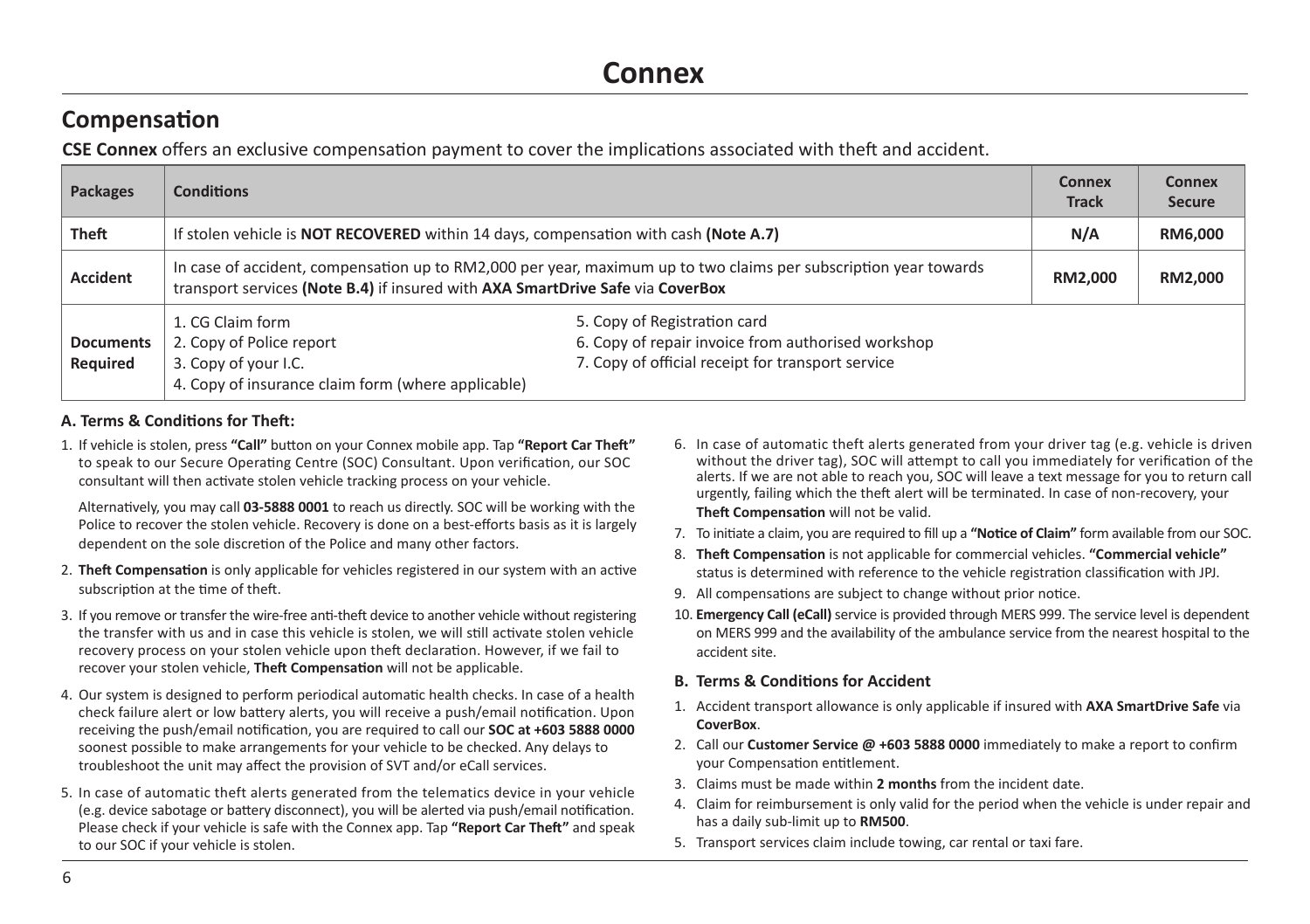# **Connex**

## **Service Renewal**

Your package includes 1-year service effective from the date of your service activation. A reminder will be sent to you 1 month before the end of your service.

Please call **SOC Customer Service** at **+603 5888 0000** to renew your subscription directly.

# **Change of Details**

Should any of your personal details change, call CSE SOC.

**Ownership transfer** - you would like to transfer ownership of the vehicle with the system to a new owner.

**System transfer** - you would like to remove the system from your vehicle and to reinstall to a new vehicle and continue the service.

**Mobile phone change** - If you change your registered mobile number, please call SOC to update your new number into the system.

### **Warranty**

Product warranty is 1 year (excluding battery) from the date of contract activation except in the event of loss or damage due to misuse, tampering, wilful default to gross negligence by the Customer.

CSE undertakes at its cost and expense, to repair or rectify defects or faults in the Product or replace the same for the Customer if necessary.



All features and specifications are subject to change without prior notice.

#### **User privacy**

Access to the vehicle information can only be carried out through the smartphone application with owner's unique Client ID number and personalised Password. User privacy is assured.